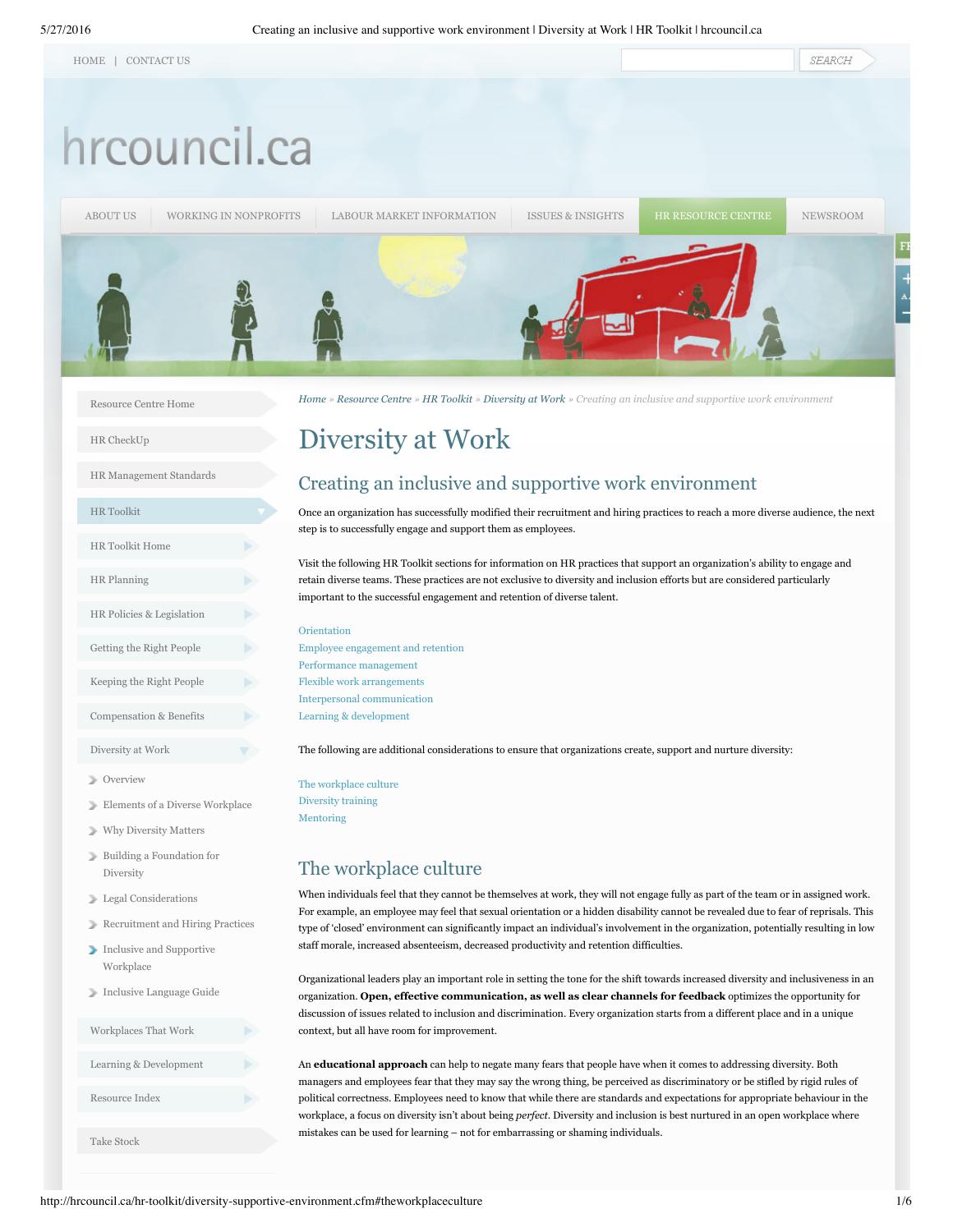



Looking for a specific checklist, tool, template or sample policy?

Find it fast in the [Resource](http://hrcouncil.ca/hr-toolkit/resources-resources.cfm) Index.



# **Ideas for embracing diversity in the workplace**

- Learn about the cultural backgrounds, lives and interests of employees outside of the workplace. Building relationships through increased understanding and trust helps to foster inclusion
- Include opportunities for staff to interact in settings outside of work so that employees feel more comfortable. Be creative, flexible and look for new ways of doing things
- Ensure all employees have the opportunity to take part in decision-making and planning for social activities
- Organize collective meals where employees can learn about one another's cultures by sharing food
- Be aware of, and provide time off for, culturally significant events and holy days. Consider offering a float day for employees to use at their discretion to observe such events or days
- Recognize and acknowledge special days and events such as International Day of Persons with Disabilities (Dec 3), International Day to End Racism, Gay Pride celebrations, etc.
- Create Intranet-based multicultural calendars to avoid scheduling important meetings on major cultural holidays
- Permit flexible schedules so that employees who observe religious practices can arrange their schedules around their beliefs
- Acknowledge all faiths present in your workplace

# **Guidelines for creating a GLBTTQ inclusive workplace culture**

## **Tips for creating a GLBTTQ inclusive environment**

- Don't assume everyone is heterosexual
- If specific significant days or events are highlighted for other employees, annual Gay Pride celebrations (usually held during the month of June) should be similarly marked
- Acknowledge the relationships of staff equally by ensuring that anniversaries, births and marriages/union ceremonies are celebrated in the same way
- Use the term 'partners' when inviting spouses to social activities. This is a more inclusive and non gender-specific term, and includes same-sex couples
- Never reveal a GLBTTQ person's sexual orientation or gender identity without permission
- In training or information sessions for employees or managers, use concrete examples of situations that pertain to GLBTTQ persons (e.g., when addressing legal issues related to financial matters of opposite-sex couples in a pre-retirement course, discuss those that apply to same-sex couples as well)

## E Links and Resources

**Out and [About:](http://hrcouncil.ca/hr-toolkit/documents/CH37-4-9-2005E.pdf)** Towards a better understanding of gay, lesbian, bisexual, and transgendered persons in the workplace. This online resource aims to:

- Broaden the concept of diversity
- Challenge some of the stereotypes associated with GLBTTQ persons
- Suggest concrete means for improving their well-being at work
- Offer basic information on the individual rights and obligations of all employees in a workplace that respects diversity

#### **Building inclusion for employees with disabilities**

All employees should be able to participate in, and contribute to, the progress and success of an organization. When an employee identifies a need, they should be asked how the environment or means of communication can be adapted to ensure inclusion.

#### **Supporting a transitioning employee**

When a transgendered person presents as a female, use feminine references (she, her, hers). When a person presents as a male, use masculine references (he, him, his). In uncertain cases, use the person's first name.

The list below outlines some additional practices for supporting a transgendered employee through the transitioning stage:

- Open communication is important. Learn as much as possible and educate the workforce about transsexuality
- Management needs to lead by example and demonstrate respect to the transitioning employee
- Make a single-use washroom available instead of separate male and female washrooms.
- If relevant, discuss workplace uniform/dress codes openly
- Accommodate time-off for medical procedures
- Refer to the transitioning employee by preferred name and pronouns
- Once the employee has completely transitioned, make an official name change for human resource and administrative records (for example, pensions, medical and dental and government filing)

# **Guidelines for increasing inclusion of employees with disabilities**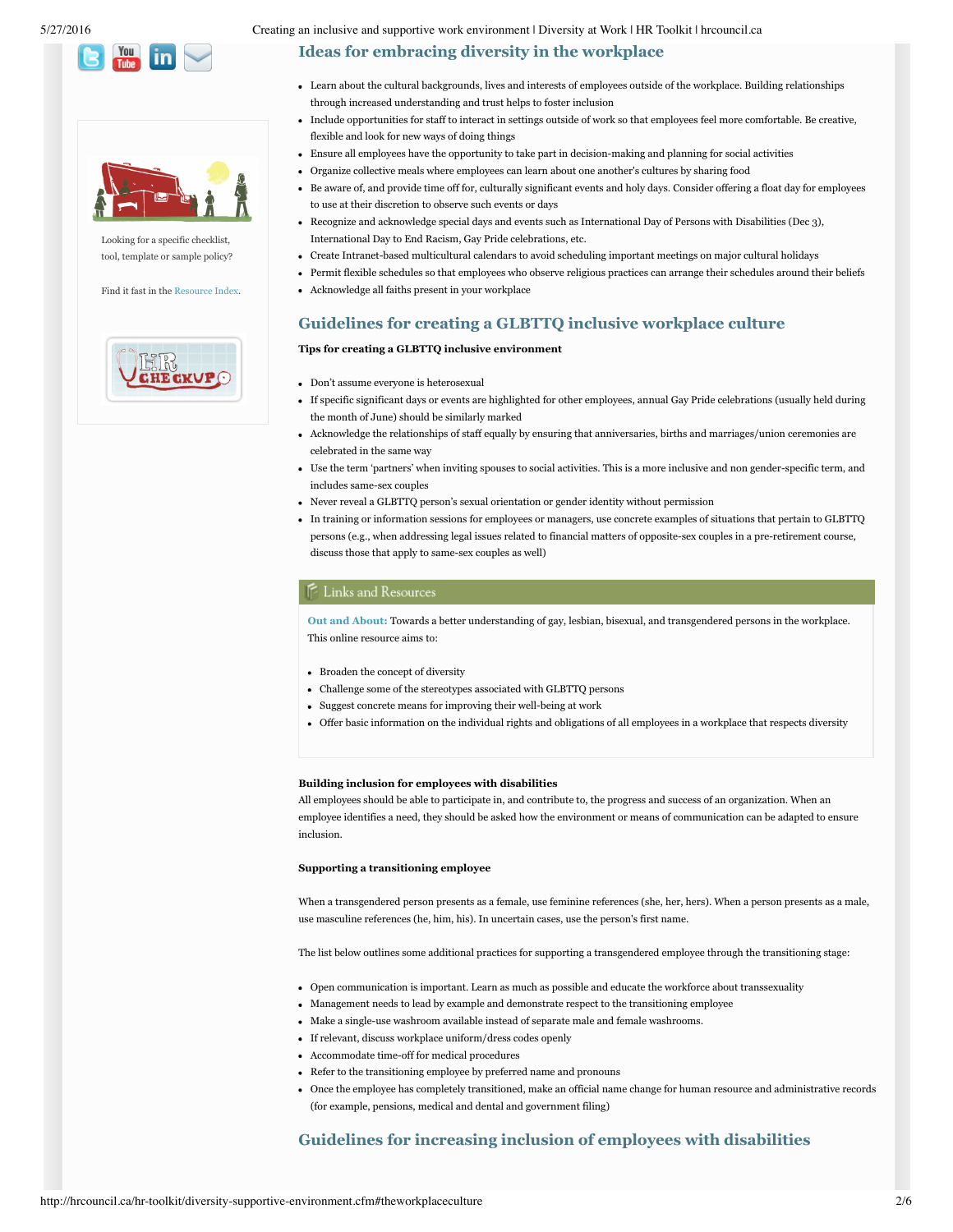5/27/2016 Creating an inclusive and supportive work environment | Diversity at Work | HR Toolkit | hrcouncil.ca

#### **If an employee is blind or has a visual impairment**

- Identify yourself and anyone else with you
- If you have met before, state the context of the previous meeting to jog the person's memory
- If you are speaking in a group, name the person to whom you are speaking
- Speak in a normal tone of voice
- Clearly indicate if you are moving from one place to another or the conversation has ended
- Clear paths of obstacles
- Describe the surroundings to advise the person of their environment. For example, say 'There is a chair one metre to your
- right.' or 'Step down.' or 'The door is to your right.' or 'There are some obstacles in front of you on the left'
- If offering to act as a guide, invite the person to take your arm and walk about a half a step ahead of the person. Then listen or ask for instructions
- If appropriate, offer to read written information
- Guide dogs are working dogs: speaking or interacting with the dog is distracting and inappropriate
- Plan ahead to allow adequate time to prepare printed material in alternate formats (e.g. Braille, large print, audiocassette, or digital format)

### **If an employee is deaf or hearing impaired**

- When securing sign language interpreter services, specify the language(s) required
- Attract the individual's attention before speaking
- Speak clearly and at a pace that allows the sign language interpreter to interpret for the person who is deaf and to allow this person to respond through the interpreter
- Don't shout
- Consider captioning
- Write notes or use gestures for one-on-one discussions
- Face the person to facilitate lip reading. Keep hands and other objects away from your lips when speaking
- Speak clearly, slowly, and directly to the person, not to the interpreter
- Don't assume that the individual knows sign language or can read lips
- Reduce or eliminate disruptive background noises (e.g. tapping pens or shuffling paper), since amplification devices are very sensitive to ambient noise. Converse in a quiet environment, or move to one, in order to facilitate communication

#### **If an employee has a physical disability**

- Rearrange furniture or objects in a room to accommodate wheelchairs, scooters, or other mobility aids
- Avoid leaning on someone's mobility aid
- If you need to have a lengthy conversation with someone in a wheelchair consider sitting so that you can make eye contact
- Know your workspace. Be aware of what is accessible and not accessible to people who use mobility aids
- Push someone in a manual wheelchair only when asked
- Give directions that include distance and physical obstacles. (For example, you might give a location as 20 metres away, or mention that there are stairs or a curb or a steep hill)

#### **If an employee has a developmental or learning disability**

- Offer and provide needed assistance
- Repeat information when necessary
- Speak directly to the person and listen actively
- Use plain language
- Provide one piece of information at a time
- Ask the person to repeat the message back to you to confirm they understand
- Be patient as some may take longer to process information and respond
- Try to provide information in a way that takes into account the person's disability

#### **If an employee has a language or speech impediment**

- Be patient don't interrupt or finish the individual's sentences
- Don't assume that an individual with a speech impairment also has another disability
- Try to allow enough time to communicate with the individual as they may speak more slowly

#### **If an employee has a mental health illness**

- Get to know the person so that you can include the individual in social or organizational events
- Be confident, calm and reassuring
- If the individual appears to be in crisis, ask them to tell you the best way to help
- Help in crowded, noisy environments or high-stress situations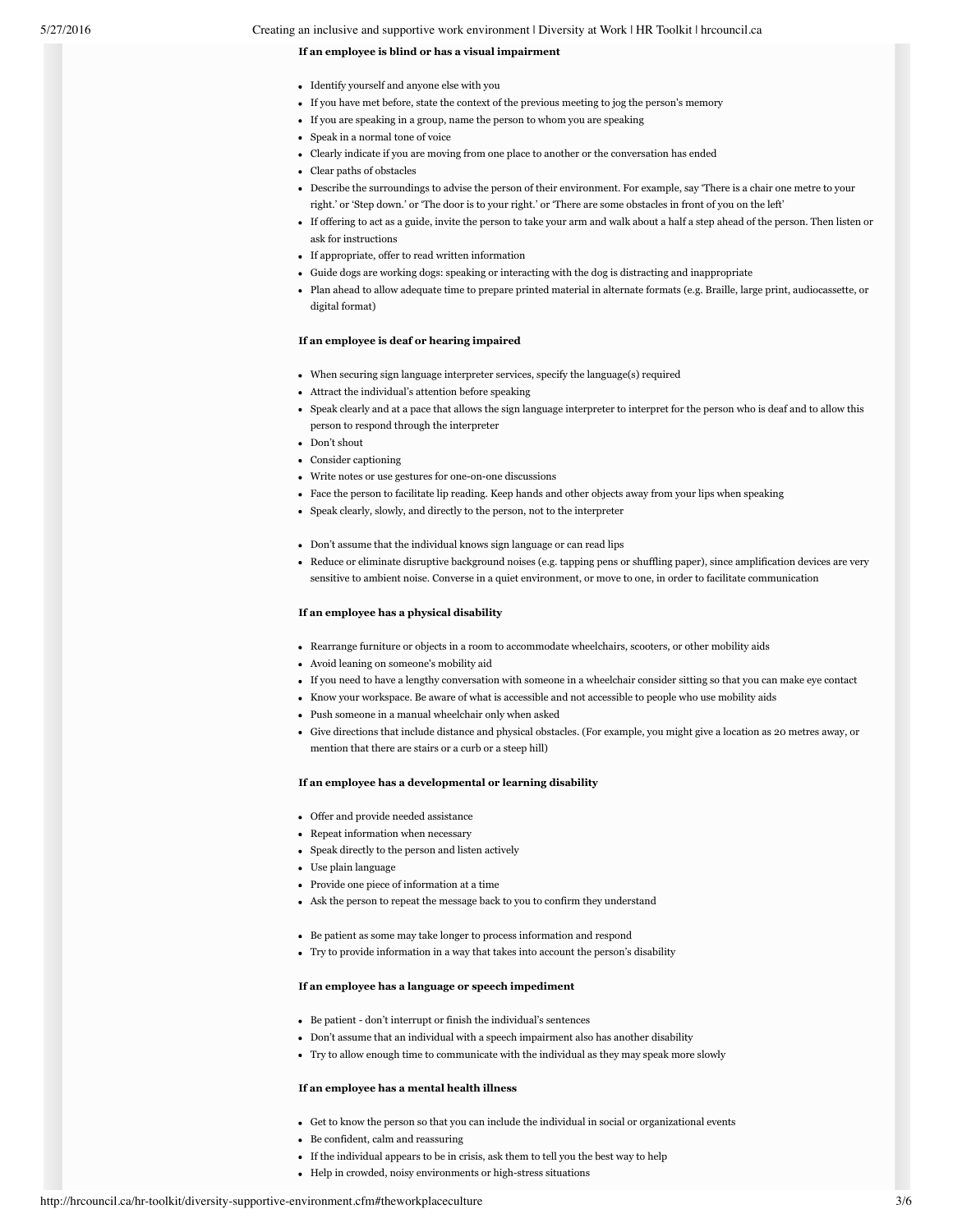5/27/2016 Creating an inclusive and supportive work environment | Diversity at Work | HR Toolkit | hrcouncil.ca

#### **E** Links and Resources

Local advocacy groups and organizations that provide services to people with disabilities or websites for national organizations (like the [Canadian](http://www.cnib.ca/en/) National Institute for the Blind or Canadian Mental Health [Association](http://www.cmhaottawa.ca/)) can also provide helpful resources about understanding or accommodating specific disabilities.

[Back](#page-0-1) to top

# Diversity training

An inclusive environment requires **both individual diversity awareness skills and effective organizational systems** that support diversity and inclusion. Diversity training is one way to develop awareness and to increase employee knowledge and sensitivity to diversity issues. It also provides workers with a set of skills that allow them to deal effectively with workplace diversity.

Often diversity training will focus on developing employees' cultural competence. Cultural competence is a set of attitudes, skills and behaviours that enable organizations and staff to work effectively in cross-cultural situations.

Below are some common areas that exemplify how cultural differences impact how people work and interact with each other.

- **Concepts of time**. Depending on the culture, time moves forward and is measured precisely, or time is cyclical and is measured by events. Some cultures are more punctual and time-oriented, while others are more flexible and casual.
- **Physical contact and personal space**. In some cultures, individuals are less inhibited about engaging in public displays of affection or physical contact. In others, individuals are expected to behave modestly. In some cases, for example, it is inappropriate for a stranger to shake hands with a member of the opposite sex.
- **Styles and patterns of communication**. Some cultures are more accepting of silence during conversation whereas in others, individuals prefer continuous conversation and 'small talk.'
- Self-identity or self-orientation. In some cultures, members are more focused on self and meeting their individual needs, whereas in others, the community's needs take precedence.
- **Dealing with conflict**. In some cultures, conflict is dealt with immediately and directly. In others, the favoured approach is to avoid confrontation in order to preserve personal and group honour and dignity.
- **Relationships with nature**. Some cultures value being in harmony with nature while others view mastery over nature as more important.

## Links and Resources

There are many local training providers, as well as on-line training resources that include video series, webinars and facilitated on-line courses. Some examples of training resources include:

Hire [Immigrants](http://www.hireimmigrantsottawa.ca/English/For%20Employers/tools-resources.php) Ottawa, a community-based initiative that brings together employers, immigrant agencies and stakeholders to enhance employers' ability to access the talents of skilled immigrants in the Ottawa area. Beyond online tools and information, they also provide information sessions for employers and cross-cultural competency training modules.

The Provincial Health Services Authority in BC developed the Indigenous Cultural [Competency](http://www.culturalcompetency.ca/) Training program, a facilitated online training program for people to gain self awareness and develop skills towards working more effectively with Aboriginal Peoples.

The Calgary Catholic [Immigration](http://www.ccis-calgary.ab.ca/index.php?option=com_content&view=article&id=172&catid=10&Itemid=43) Society (CCIS) facilitates Cultural Diversity Dialogues (Learning Circles) and Cultural Diversity Workshops

[hireimmigrants.ca](http://www.hireimmigrants.ca/resources-tools/videos/) hosts regular webinars on topics relevant to successful hiring and integration of internationally trained workers as well as an ongoing video series. These resources are free, easy to access and geared to Canadian employers.

The [Aboriginal](http://www.aboriginalhr.ca/en/home) Human Resource Council provides on-line learning tools, videos and Aboriginal inclusion training resources.

Diversity in the [Workplace](http://www.diversityintheworkplace.ca/diversity_webinar_series.php) provides news, views, webinars, best practices, and how-to information to organizations.

<span id="page-3-0"></span>[Back](#page-0-1) to top

# Mentoring